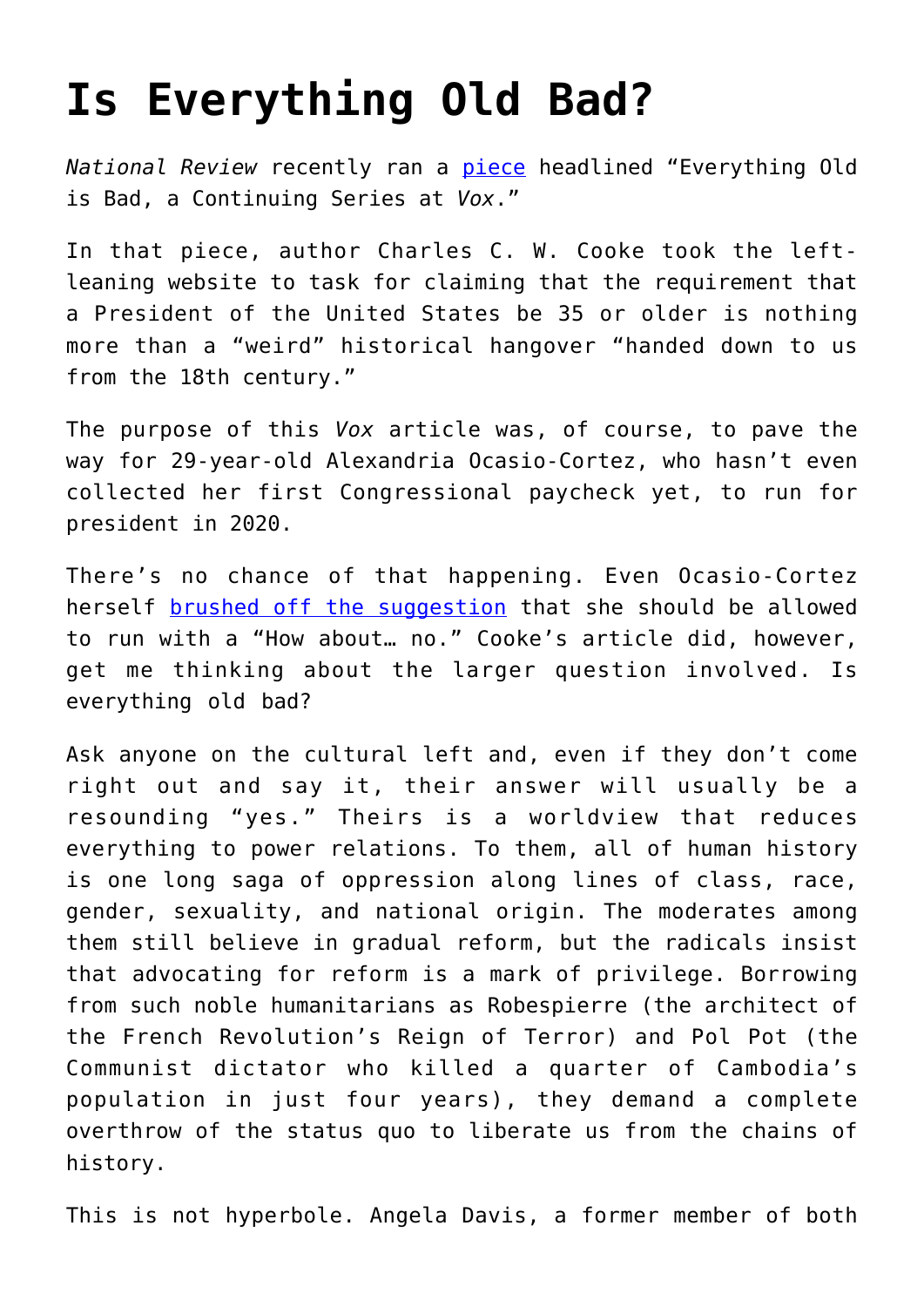the Communist Party USA and the Black Panthers, wrote an essay in 1971 calling for (as an approving commentator put it just five years ago) "the total epistemological and ontological undoing of the forms of knowledge and subjectivity that were produced by the racial state." In other words, our entire civilization is irredeemably racist, and since we are nothing more than products of that civilization, society must be destroyed and we must be reprogrammed, re-educated. Davis wants us all thrown in the gulag. She, of course, went on to have a long and successful career in academia.

Others are not so violent. [One episode](http://www.westwingtranscripts.com/search.php?flag=getTranscript&id=14&keyword=sabbath) of Aaron Sorkin's political drama *The West Wing* features President Bartlet agonizing over whether to allow an execution to take place. He points out that brilliant philosophers like Augustine, Aquinas, and Immanuel Kant all believed in the death penalty, but his advisor tosses those arguments aside without a second thought solely because "those writings are from other centuries." Maybe our ancestors weren't evil, Sorkin's character seems to claim, but at the very least they were stupid. C.S. Lewis would call this [chronological snobbery.](https://en.wikipedia.org/wiki/Chronological_snobbery)

Obviously certain practices, such as race-based chattel slavery, deserve to be left on the ash heap of history, but how are we to discern between what we should keep and what we should throw away?

G.K. Chesterton, the famous English Catholic writer, offers a solution that requires both patience and wisdom. In what has become known as "Chesterton's Fence," Chesterton imagines two reformers debating what to do about a fence built across a road:

*"The more modern type of reformer goes gaily up to it and says, 'I don't see the use of this; let us clear it away.' To which the more intelligent type of reformer will do well to answer: 'If you don't see the use of it, I certainly won't let you clear it away. Go away and think. Then, when you can*